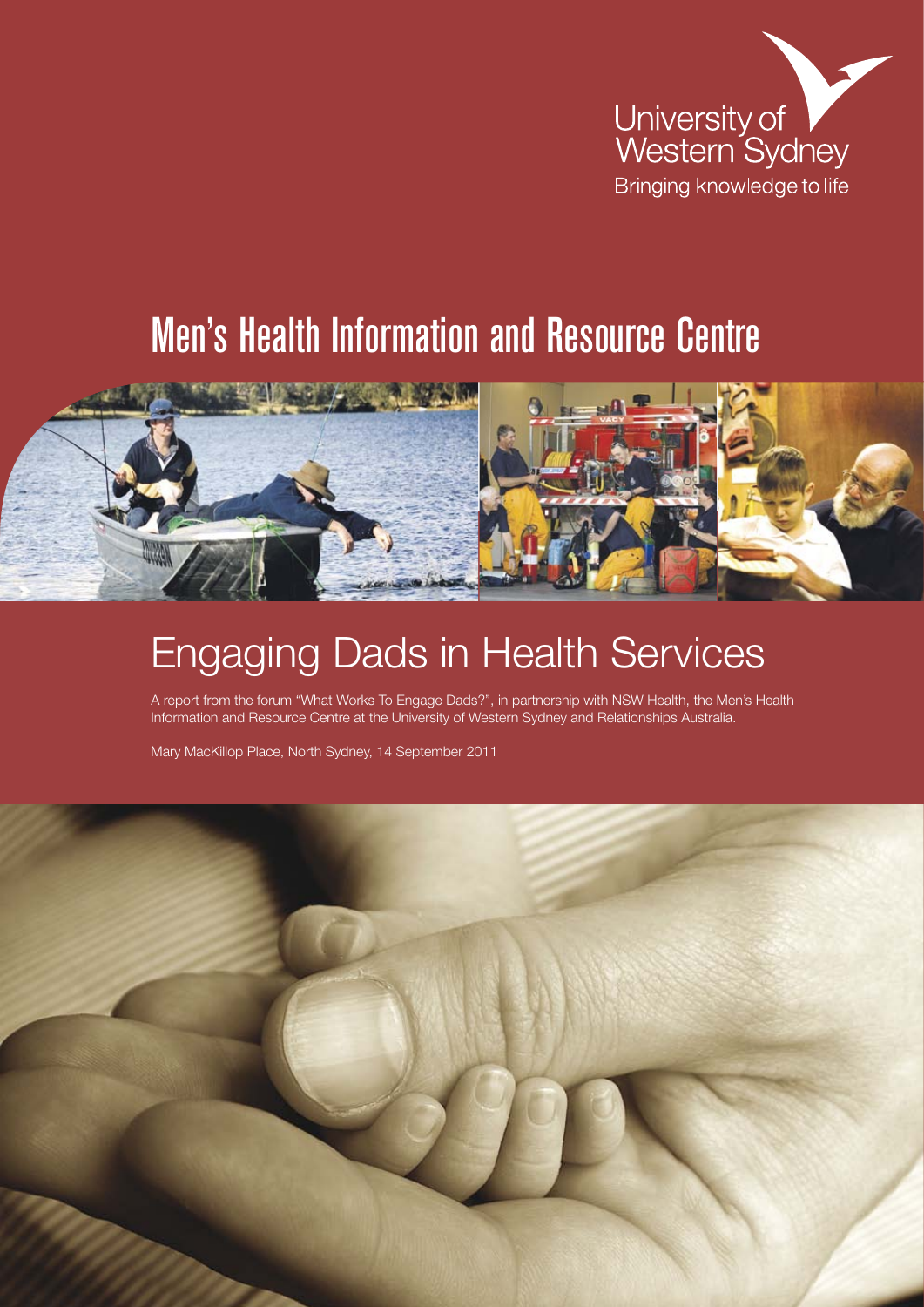"Those moments when you can just be yourself, we are all different, when I look back at my old man ... someone honest, a shoulder to lean on"

"Services are important because they provide time to fathers to give them the confidence to be a great dad"

### **Contents**

- (i) Guest Speakers (ii) Forum Description (iii) Welcome To Country (iv) Acknowledgements
- 1. Introduction
- 2. Guest Speakers
- 3. Feedback From The Day
- 4. References & List of Useful Contacts

### Guest Speakers

Richard Fletcher Adrienne Burgess David Hughes Peter Slattery Andrew King Duncan Berry Garry Sillett John Gilbert

Adrienne Burgess and Andrew King were unfortunately unable to attend on the day; however, facilitator Peter Slattery showcased their presentations.

### Forum Description

This cabaret-style forum was hosted by Anthony Brown, Project Officer, Men's Health Information and Resource Centre (MHIRC), University of Western Sydney and facilitated by the ever-entertaining Peter Slattery, who is a therapist, trainer and educator. Permission was sought in advance for David Thompson (MHIRC) to take photos of the day. Photos and videos are available on the website http://menshealth.uws.edu.au/forum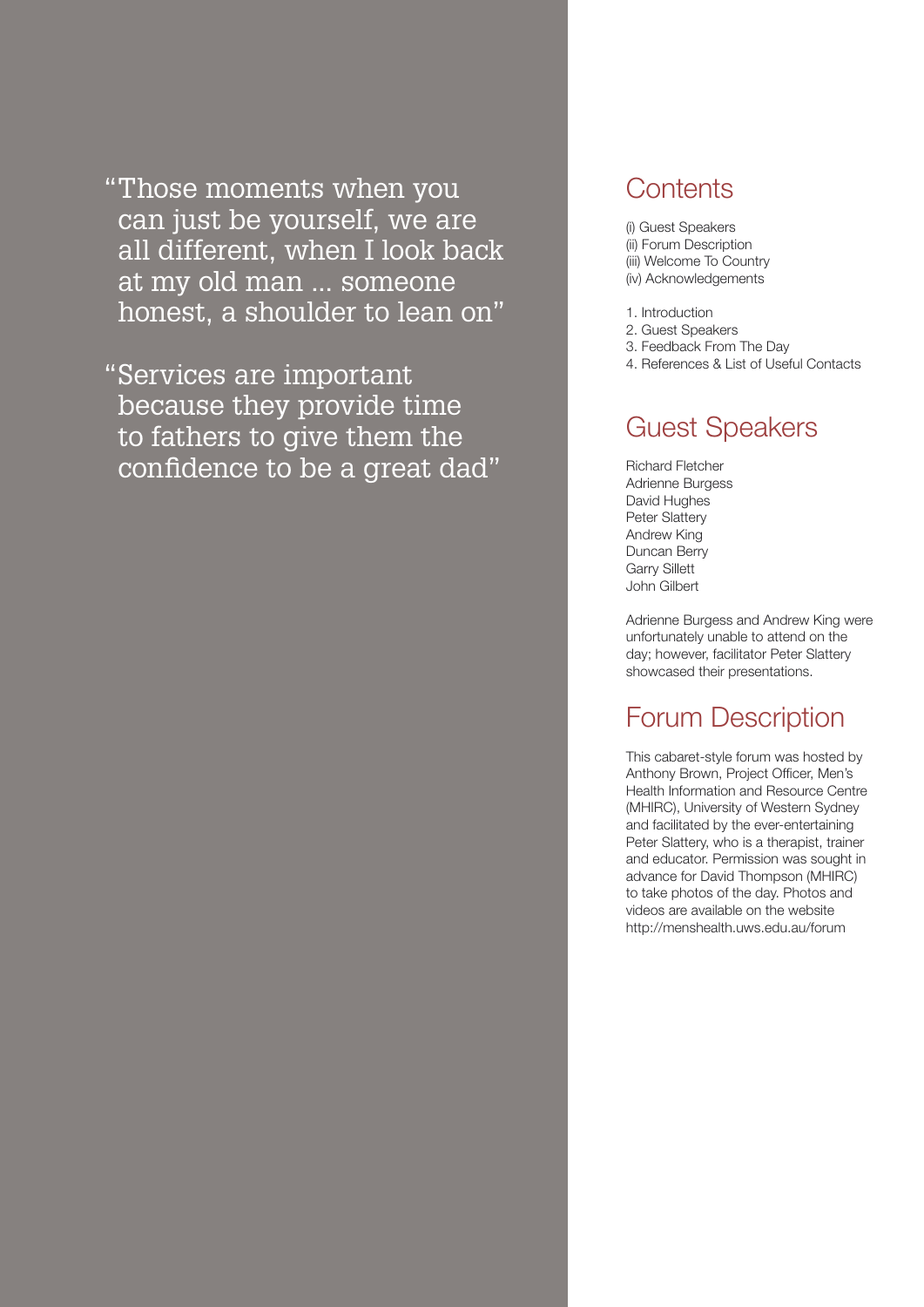### Acknowledgments

I would like to take this opportunity on behalf of the Men's Health Information and Resource Centre at the University of Western Sydney, for taking time out to read this report. I hope that you will gain some insightful ideas to help assist you in your work and wish you every success in your future work with engaging fathers in health and community services.

A special thanks to the Mary MacKillop Centre for hosting for the forum.

### Welcome To Country

We acknowledged the Eora people, the traditional owners of the lands on which the forum was held. We also acknowledged elders past and present.

MHIRC has a strong commitment to learning "with and from" Aboriginal and Torres Strait Islander men, and while recognizing the very significant challenges Aboriginal and Torres Strait Islander men and fathers face, there is much in traditional Aboriginal men's and fathers' responsibilities to younger people that can benefit the whole community.

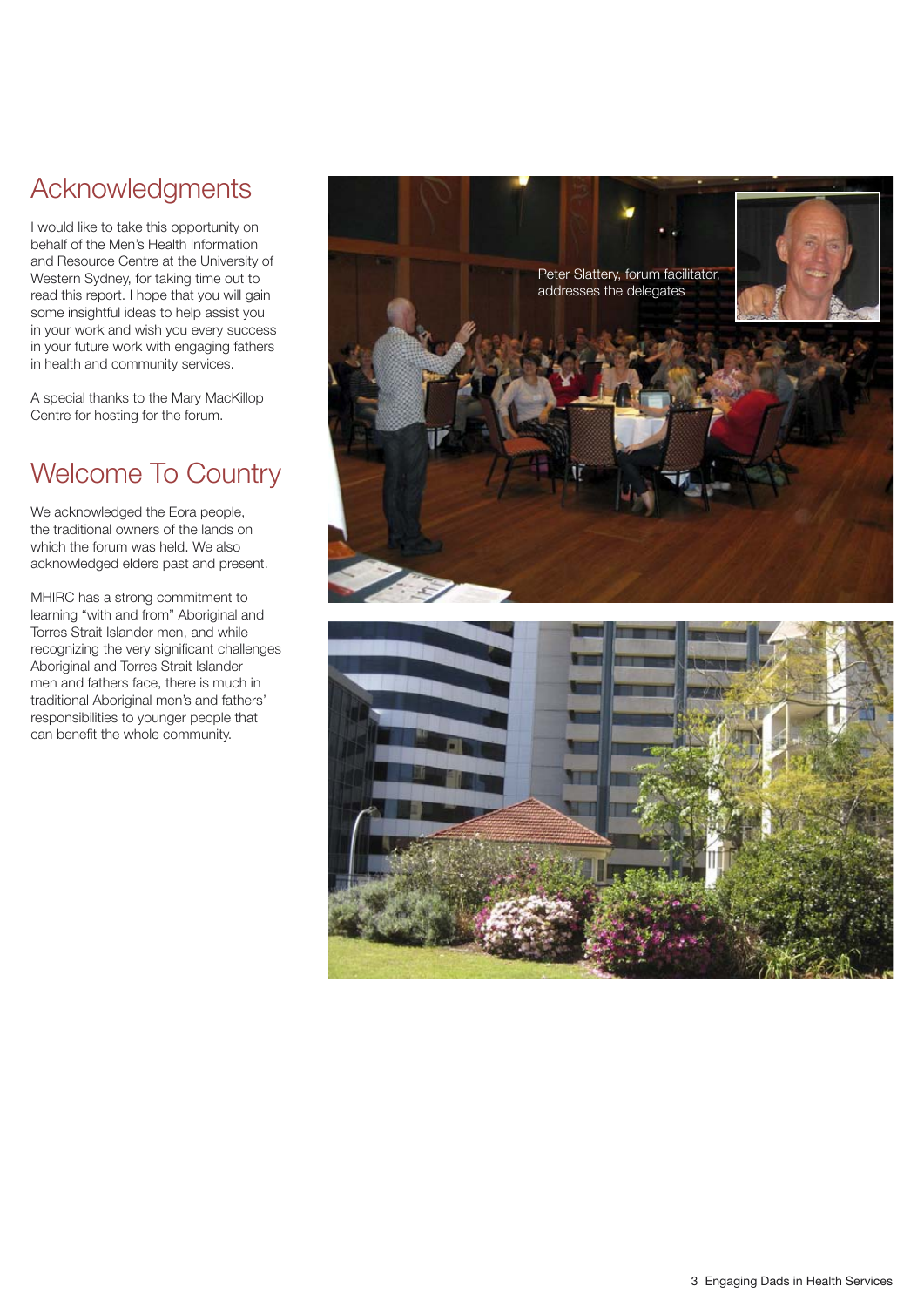## SECTION 1: INTRODUCTION

Father's engagement with health services poses a specific challenge to health care professionals. Evidence suggests that when fathers are engaged and involved with their families, the health outcomes of their children are improved as are those of the men and the mothers as well.

However, researchers in the area of men's health and fatherhood conclude that gender disparities exist in relation to engaging fathers in health services. Current methods utilized by health care professionals tend to adopt a more 'mother-centric' approach to intervention. This approach may hinder father's engagement because it can imply that men are not necessary or, indeed welcomed, at health services.

This draws attention to the significance of this research and the need to develop interventions that account for gendered differences, in order to effectively engage fathers in health services. This is a key recommendation as outlined in the Men's Health Plan (MHP; NSW, 2009). The overarching aim of the NSW – MHP is to:

"..guide the NSW health system in providing health care, health promotion and information which appropriately addresses the health needs of men and improves their health outcomes".

#### One of the key strategic priorities for action underpinning this aim is to:

"..increase the participation of men in programs and activities designed to prepare them for being a father and to encourage them to take an active and positive role in parenting". As mentioned, this report highlights the key themes, findings and suggestions that emerged from the forum held on the 14 September 2011 at Mary Mackillop Place in North Sydney. This report identifies successful strategies for engaging with fathers derived from an evaluation of the day. Participant evaluations were also used in the identification of the key themes. The aims of this report are two-fold:

- » It is intended to assist health care professionals working with dads, in both primary and secondary care settings in the NSW area.
- » It will be used by the MHIRC UWS, as the basis of ongoing work and resource with fathers and health services.

In addition, to the overall aims, the underlying objectives of this report are to provide:

- » Evidence on what supports fathers; practitioner skills, management and service models.
- » Ways to recognize and provide for the differing needs of fathers and mothers
- » Ways to develop new skills and adapt existing skills to engage fathers and deliver services that fathers want and need.
- » Strategies to help overcome the reticence some fathers may bring as a result of past experience with services.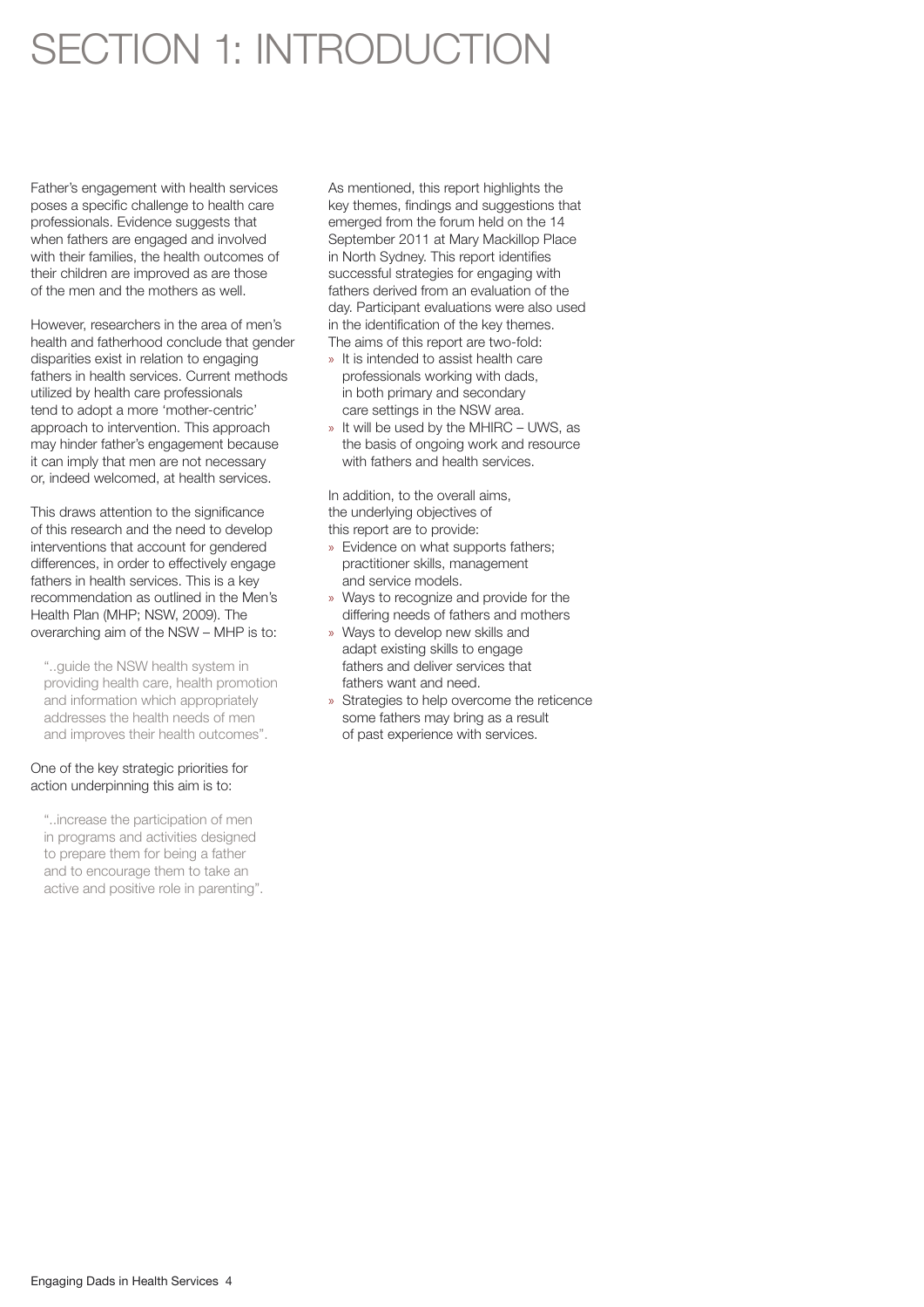## SECTION 2: GUEST SPEAKERS

### Dr Richard Fletcher

Richard is the Leader of the Fathers and Families Research Program at the Family Action Centre, Faculty of Health at the University of Newcastle.

#### Why is there a need to target fathers?

There is a strong and recognized correlation between becoming and being a father, and being a healthy man. There are several direct connections between fathering and health:

- » Men need to be healthy to be a good dad and role model
- » Higher rates of male mortality mean that a lot of men don't become dads
- » Becoming a father is often the first time many men need to interact with the health system, so it presents an ongoing opportunity to reach men on health
- » Being a father is a great motivator to stay healthy for themselves and their children's sake.

Richard spoke about the connection between men's health and the people who work with fathers on the ground. Men in general, have poorer health status and can appear to be less concerned about issues pertaining to their health when compared to women. Statistical evidence was provided to highlight these gendered differences. Richard concluded that dads are more 'at risk' in terms of their health and this 'hinders' their ability to be a father.

Richard suggested that service providers and health care professionals – those who directly work with men – have a crucial role in informing men about father-child bonding (attachment) and engaging dads in health services. Thus, it is imperative for service providers to understand father-child attachment and 'what works' to engage fathers. Some simple steps to take are:

- » Use "father-inclusive" language it is better to use 'mother' when you mean the mother and 'father' when you mean the male parent. The term 'father or other caregiver' is inclusive of fathers and same-sex parents.
- » Address correspondence to 'Dear mum and dad' rather than 'Dear parents' – trials in the UK indicated a marked increase in attendance of fathers at these advertised appointments by changing the salutation.
- » Take down the father's name, even if he is not present when registering for child and family health services. At least capture the details of who the male caregiver or father is.



- » Directly engage fathers ask to meet both parents, run events that dads enjoy like bbq's and sports days, and have dads contribute to programs for kids like building gardens or 'talk about dad's job' sessions.
- » Use positive images of fathers, men and male figures so that fathers understand they are welcomed and expected. Richard described a series of events that service providers can adopt in their work with dads.
- » State the reasons as to why dads involvement is important and explain how it will make a difference to the child's life.
- » Self reflection figure it out by talking through what didn't work for you. i.e. were you hesitant? Unsure what to ask?

A full checklist of ideas for engaging dads in early childhood services is available from http://www.newcastle.edu.au/ research-centre/fac/research/fathers/ involving-fathers/tools-to-use.html.

Watch the video in action here: http://bit.ly/EngagingDads (scenario starts at 33 minutes)

He created a scenario where an immunization nurse from community health wanted to establish contact with the family about the upcoming appointment. Specifically, she wanted to actively engage with the father and was ready to persist.

In the role-play scenario, the nurse countered the man's initial attempts to 'put mum on the phone' or 'that's Alison's job' and tried to directly engage the father and get him on board.

#### What are you going to do when dads are not getting involved?

- » Clarify that you have been receiving reminders at this address
- » Clarify that it is the father that you want to talk to.
- » "Today I'd really like to speak to you."
- » Humour and rapport are essential qualities of service providers.
- » State that you want fathers involved.

#### Men's Health and Fathers?

Richard further spoke of the changes in father's expectations and expressed desires in relation to children

Richard described how the role of fathering is changing and that dads want to have that 'connection' with their children (which traditionally appeared to be absent). Thus, becoming a father may be regarded as a key transitional period in a man's life and an area where intervention should be targeted. Additionally, societal changes are also changing the role of fathering with increased expectation of engagement and involvement with their children and the services children need. This has flow-on effects even as far as needing men to be in touch with their health.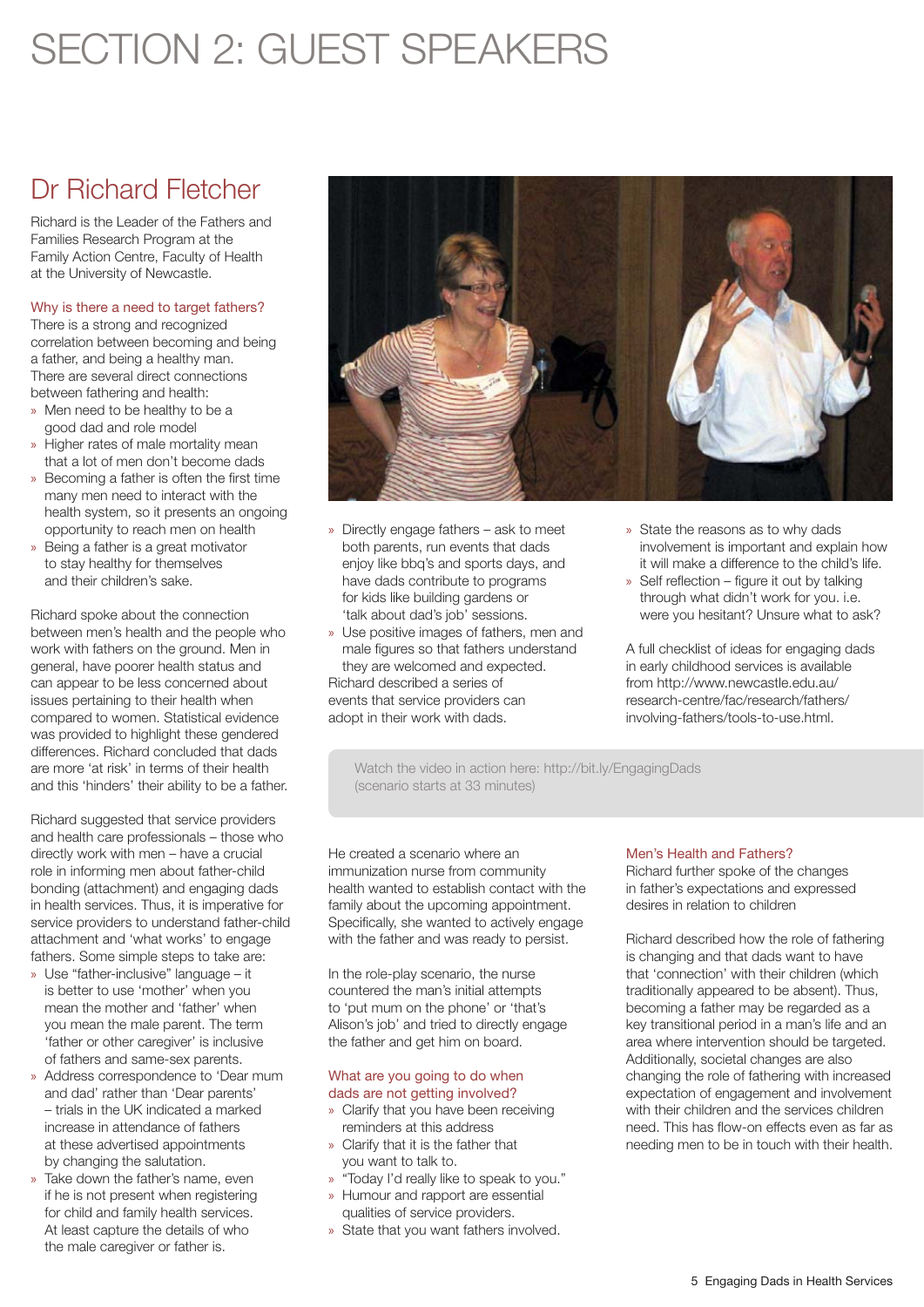### Adrienne Burgess

Adrienne is Head of Research at the Fatherhood Institute, United Kingdom. The Fatherhood Institute has a vision of a society that gives all children a strong and positive relationship with their father and any father-figures; supports both mothers and fathers as earners and carers; and prepares boys and girls for a future shared role in caring for children.

Due to personal commitments, Adrienne presented a pre-recorded video covering two key areas: What Makes a Great Dad? and What Can Services Do to Help?

In Adrienne's absence, Peter talked through Adrienne's questions and comments on handouts then individual groups were asked to discuss questions amongst themselves and feedback answers to the whole group. Groups were allocated approximately 7 minutes then invited back into larger group to discuss their answers. This scenario generated discussion amongst participants and the feedback drawn from the group is summarized below.

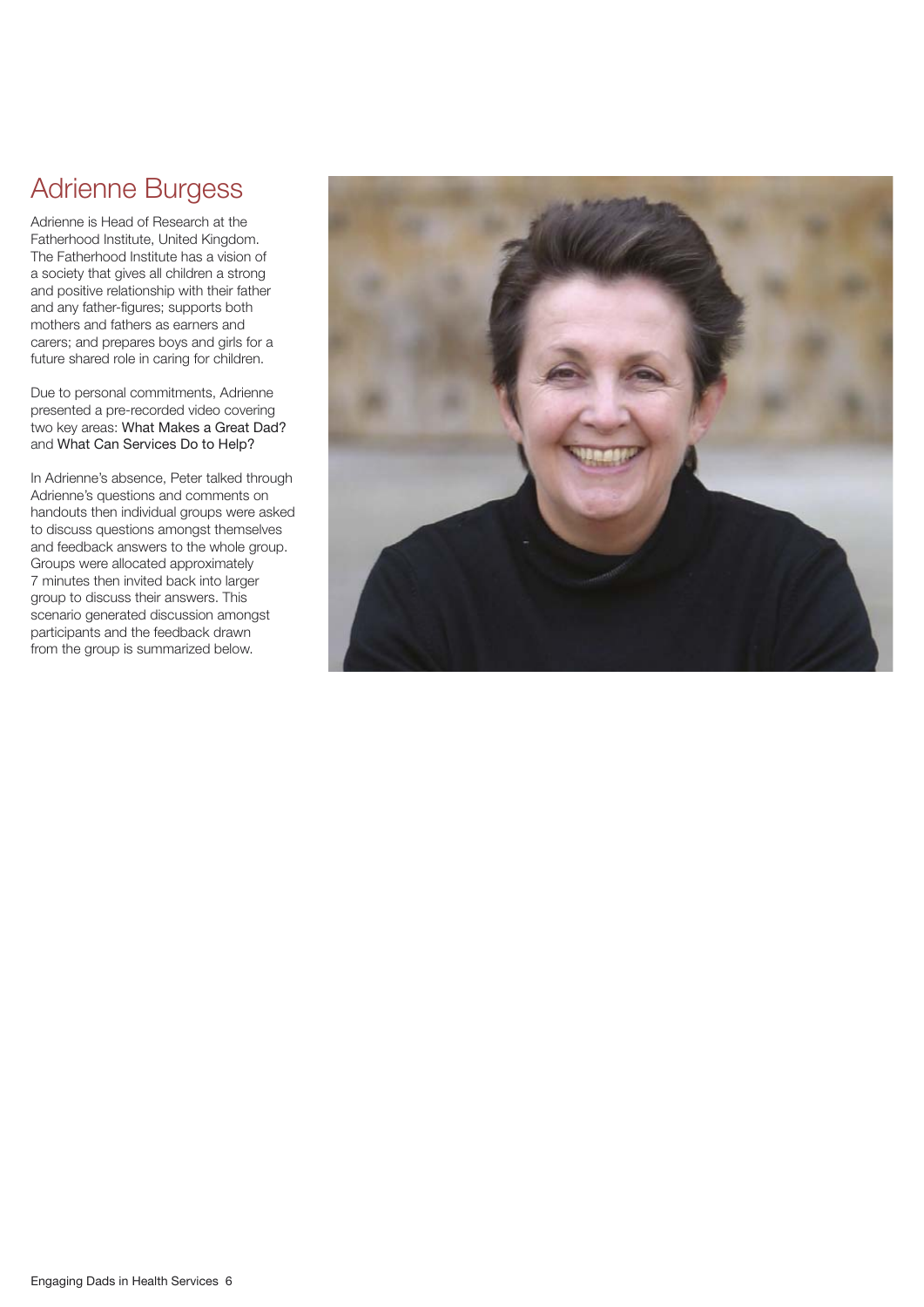#### Q.1. What do I consider to be the three things/ingredients/ elements that men need to help them to be good dads?

Adrienne offered the following:

- 1.Knowledge and understanding of child development: 'what to expect when' so that responses to children can be age-appropriate and suited to the child's temperament
- 2. Willingness and ability to pay attention: spending time with children and listening to them
- 3. Skills and self-confidence: looking after children a lot (and where possible alone) to get lots of practice.

The groups appeared to agree that knowledge and understanding of child development are key entities of being a great dad:

"Hey Dad" program – biggest light bulb moment for the dads that I see in my work is understanding of what their kids are capable of at a specific developmental age"

#### 'Building a relationship/ maintaining a connection':

"Sometimes it's hard for dads to build a relationship/maintain a connection given that the mum has already an established connection with a child due to child birth etc. It is important to get the connection going but it takes a lot longer to do this than it does for women"

#### The group also acknowledged the role of experiential learning and how this is central to building and maintaining a father-child relationship:

"The three things are inter-related, you can't learn everything, you get confidence from learning through experience of what works for you. This may not have anything to do with what you read in a book"

Thus, from the service providers' view, it is evident that understanding and knowledge, opportunities for dads to interact with their children and experiential learning combined are key elements to help men to become great dads.

Q.2. What do I consider to be the three-things/ingredients/elements that services can offer men to help them to be good dads?

Adrienne offered:

- 4.Be absolutely INTOLERANT of low father-involvement: Fathers need to be specifically invited and the importance of their participation underlined – and they should be followed up if they don't show.
- 5. Find the fathers: Every time a child is registered IDENTIFY THE FATHER, record his details, and follow him up as if he were a mother.
- 6. Create fathers' groups or other separate services for men/fathers ONLY AS A LAST RESORT. Separate services for fathers are largely unsustainable and the money would be better spent on training/supporting the whole staff team to be father-inclusive in their work.

It appeared, from the service provider's view, that services in general can do more to help men become good dads.

#### Services need to be more inclusive/male friendly:

"Engaging fathers – you don't tell them it's counseling/support as this is a hindrance to them attending. Provide an opportunity for them, they will provide strength if it is more inclusive"

"Men tend to like safety in numbers"

#### However attention was also drawn to economic, systematic and commercial issues:

"There are a number of systematic issues in services i.e. our computer program only works from mother's name and the father's name is not linked. Work hours 9-5, economic reasons and standard practice they cannot provide opportunities for dads to come along on Saturday or after work etc."

"We tried having Saturday morning sessions but hardly anyone came. There's just too much on with sport and shopping and everything else".

"This is all ideal-world stuff. I've got a family [client] at the moment where mum comes in and dad goes out – the kids never see mum and dad together. If you're living in Sydney, you've got a huge mortgage and this would all be wonderful if we could all work twenty-four hours a day"

#### Attention has to be drawn to the fact that some mothers just don't want the men (in their kids' lives) involved

"There are times when mothers didn't want fathers involved, due to violence, they didn't want to identify the father"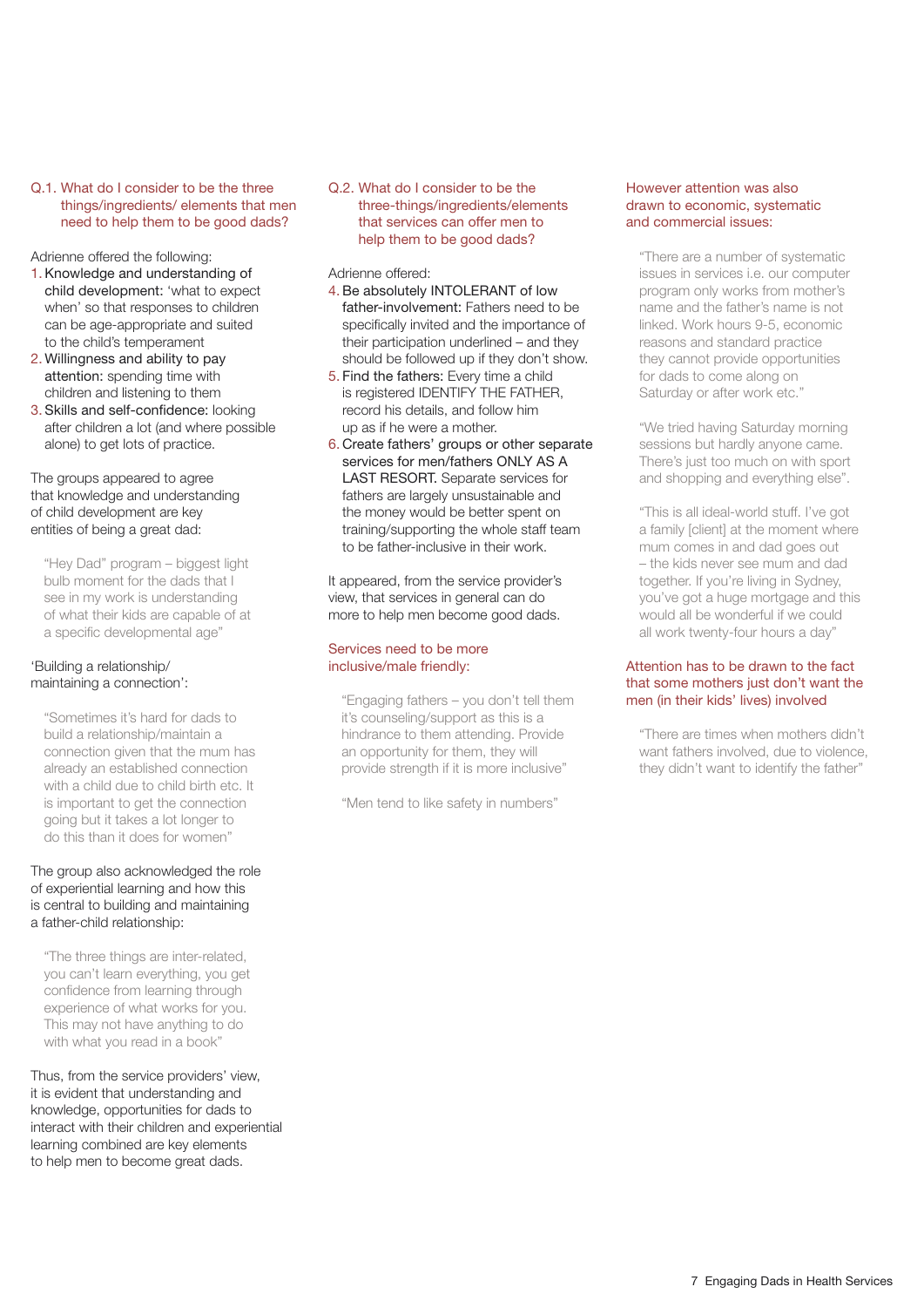### David Hughes

David Hughes is a male nurse in the Mid North Coast Local Health District with extensive experience in raising the profile of fathers in health and family life.

#### Presentation Title: Fathering our Children – it's the core of Men's Health David provided us with a powerful interactive presentation, with music and pictures, about fatherhood and being a dad.

#### Tips to make your practice more father-friendly.

- » Ask Mum "When can I see you and your partner for next appointment?"
- » Teleconferencing dads are not inaccessible – contact them during work or lunchtime via technology
- » Send dad a summary of the consultation. Don't expect mum to tell dad everything that happens, their relationship is not a therapeutic one. Don't set up parents for an argument by missing details lost in translation. Making mum the source of information reinforces the idea that only mum is responsible.
- » Organize workplace visits to include dads; they are comfortable in their own environment. May help to get other dads thinking that maybe they should be getting more involved. Think outside the box.
- » After hours Clinics: Planned with appointments for working families. Saturday mornings are generally not a good day.
- » Develop formal strategies within your workplace to engage fathers.
- » Access grants
- » Make workplace more father-friendly e.g. pictures of fathers, father-inclusive language, new dads' groups.
- » Appeal to fathers to get involved with their children via school newsletters, newspapers. Despite resistance currently in existence in relation to fathers' engagement it is nevertheless important to get the deep-seated.
- » Discuss the importance of dad's involvement
- » Collect data on fathers numbers that attend, where they heard about the service, feedback, ideas.



Watch to David's videos at: http://bit.ly/EngagingDads

#### Presentation Title 2: Building Better Dads – a course for expectant fathers.

David described the process of teaching dads about how to be good at their job of parenting. Quite simply David highlighted that a 'dad's job is to be a dad'. Dads are not secondary caregivers they are primary, David believes that dads are the 'better' parents as they have single-track minds; they like to do one thing at a time.

The problem, in his opinion, is that men are too scared to stay at home and mind the kids as they feel isolated, stressed and alone. Service providers need to be aware of these things and provide support for men.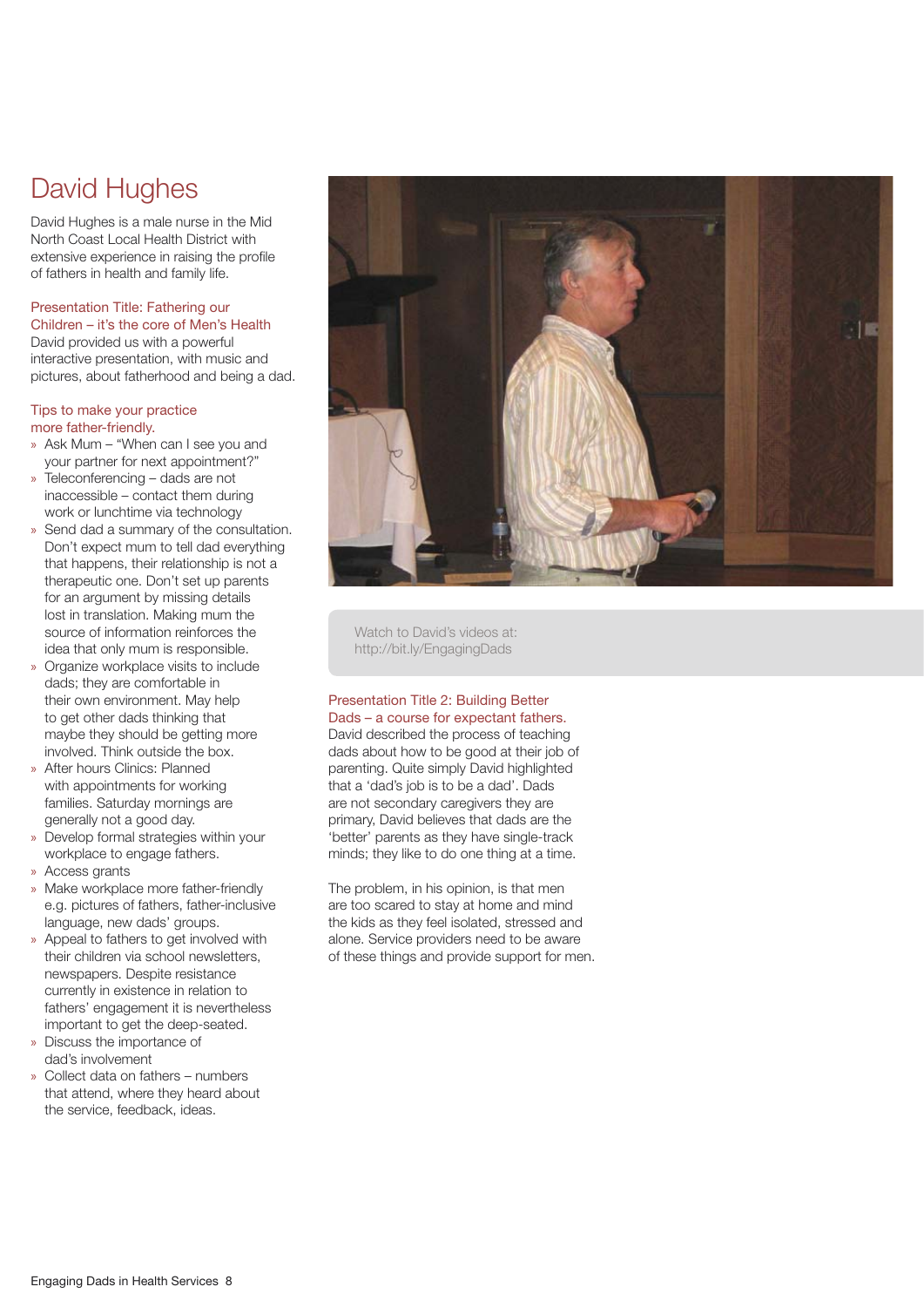### Peter Slattery

#### How does this fit culturally?

Peter provided the audience with a Vox-Pops session entitled: "Top Tips for Being A Great Dad... and something for fathers.... This vox-pops showcased ordinary men and women and each were asked to described "What makes a great dad?". Below is a summary of the statements:

- » Laugh a lot and cuddle
- » My shed is my studio
- » Time and attention
- » Seminars on how to be a good dad
- » Meet with other parents in a pub
- » Something new everyday
- » Helping fathers to spend more time
- » Relationship between fathers and daughters
- » Great dad someone who helps at night time
- » The mother is always right so I agree to it
- » Talking and man gathering.. that's all male isn't it, getting together
- » Just been awesome
- » Being excited when you see them, treat them like their special
- » Show affection, give them a kiss.
- » Those moments when you can just be yourself, we are all different, when I look back at my old man someone honest, a shoulder to lean on
- » Men don't talk about those issues, so to answer that I would need to go to a special place so share that bond with other men
- » Men don't like things too formal or too structured, a very informal setting
- » Looking after the family
- » A room to chat, food important to celebrate a new beginning, somewhere kids are welcome, decision making made as a family
- » Being there! Picking kids up from school, if you have some free time just get in there.



(L-R) Peter Slattery, Dr Richard Fletcher and Anthony Brown at the forum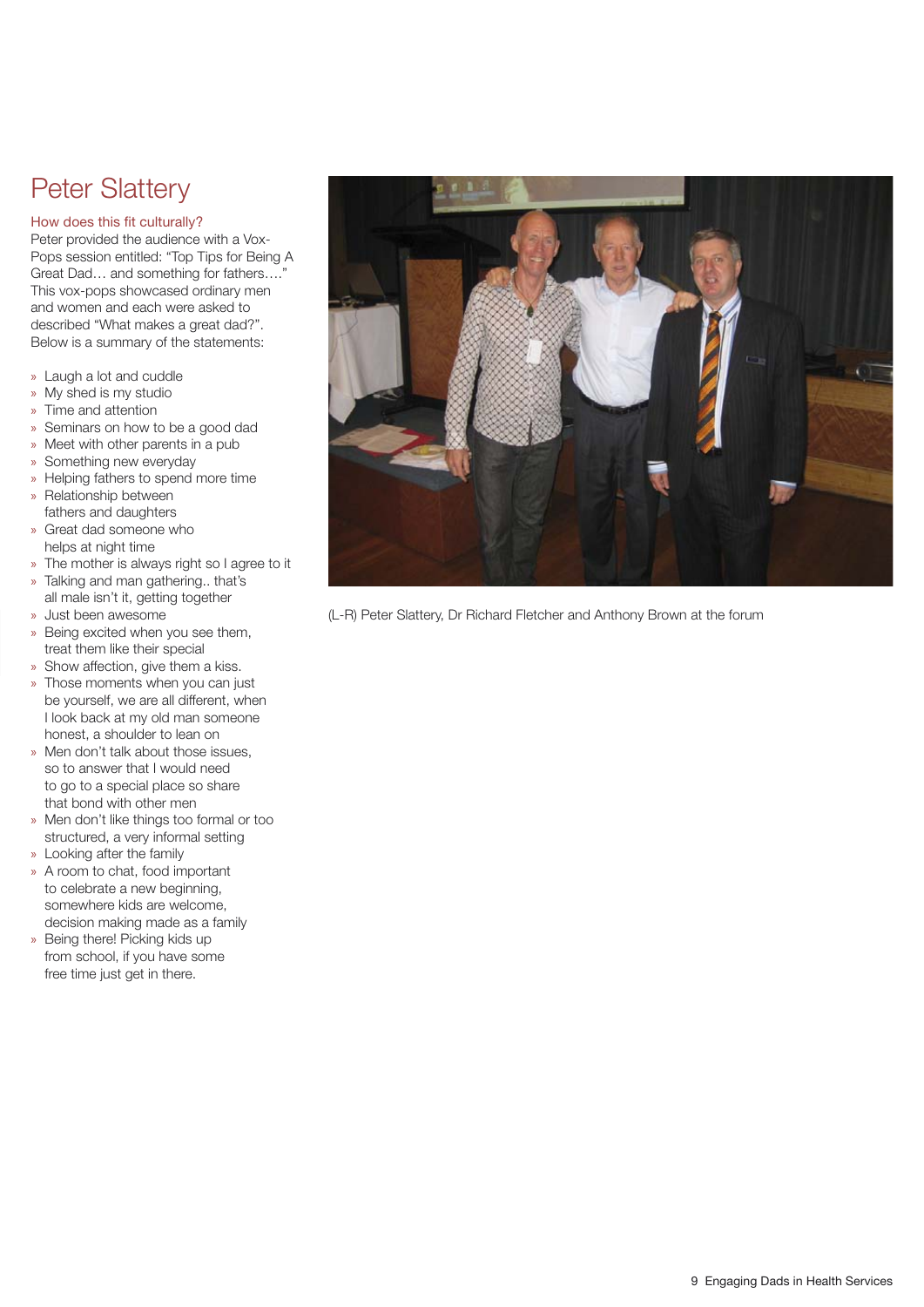### Andrew King

Andrew King is a consultant trainer and program developer in group work, working with men and strengths based practice. He is based in NSW and facilitates groups and training workshops throughout Australia. He offers mentoring, group leadership, strengths-based strategic planning, team building, Parent Wise Workshops, program development and supervision.

Andrew presented via pre-recorded video on four aspects of being a father in today's world:

#### Evolution – going from being a boy to a father:

- » Relationships and a purpose in life are fundamental male drivers and a sense of achievement is important for men to feel like good fathers
- » Men and boys learn through consequences and choices are critical
- » Fits with deeper purpose, outward, impact on life – work, sport, mates, and family, community are new definitions that make up men's lives. I call this 'generativity' – a holistic approach to men and their health

#### Journey – what do fathers need to bring out the best?

- » Significant turnabout in numbers of dads been present at child birth, traditionally fathers felt that their role kicked in when the child was older and more competent
- » Voicing of your own story of what it means to be a father, it's generally kept quiet, may share with partner depending on family dynamics. It's not often until we express these fond emotions that they become present and we act on them
- » Knowing how to have that influence and impact and doing in their own way. Early on the mother has this impact, important for fathers to have this time and for the buck to stop with him. Experiential learning, you do have an impact.



#### What Services Should do to Help Engage Men

- » Actively involve fathers, need to use gendered language.
- » Make choices and directly involve the man, i.e. if doing home visits and the man is not present, you should encourage a phone call or text to the man, and say sometime like: I've been around to your family, you have great kids, I would love to have a chat with you sometime.
- » It is important for professionals to initiate contact with men.
- » Create relevance, most men do not know what community development services are, it is important to create relevance to what service providers provide for their [the man's] family – to avoid been seen as a threat to them.
- » Important to value the strengths that men bring – need to balance relevance with being a faith builder, to being honest and direct with men to help engage them in services, it helps put men at ease because they are not afraid of what you aren't saying.



#### Group Discussion

#### What are the key messages in terms of engaging men in health services?

"Time – value the significance of time, look at stats i.e. men spend 7 mins p/week in contact with their kids without their mum being present"

"Value the play – Rough and Tumble play really does make a significant difference in kid's perceptions of life"

"Mother respect is central, in part, post-separation. Men are not going to be respected as fathers unless they respect the "mother as been a mother."

"Teamwork parenting, know that parenting involves a whole team. In addition, knowing the consequences of not being involved"

"To know that childhood is an 18-year investment"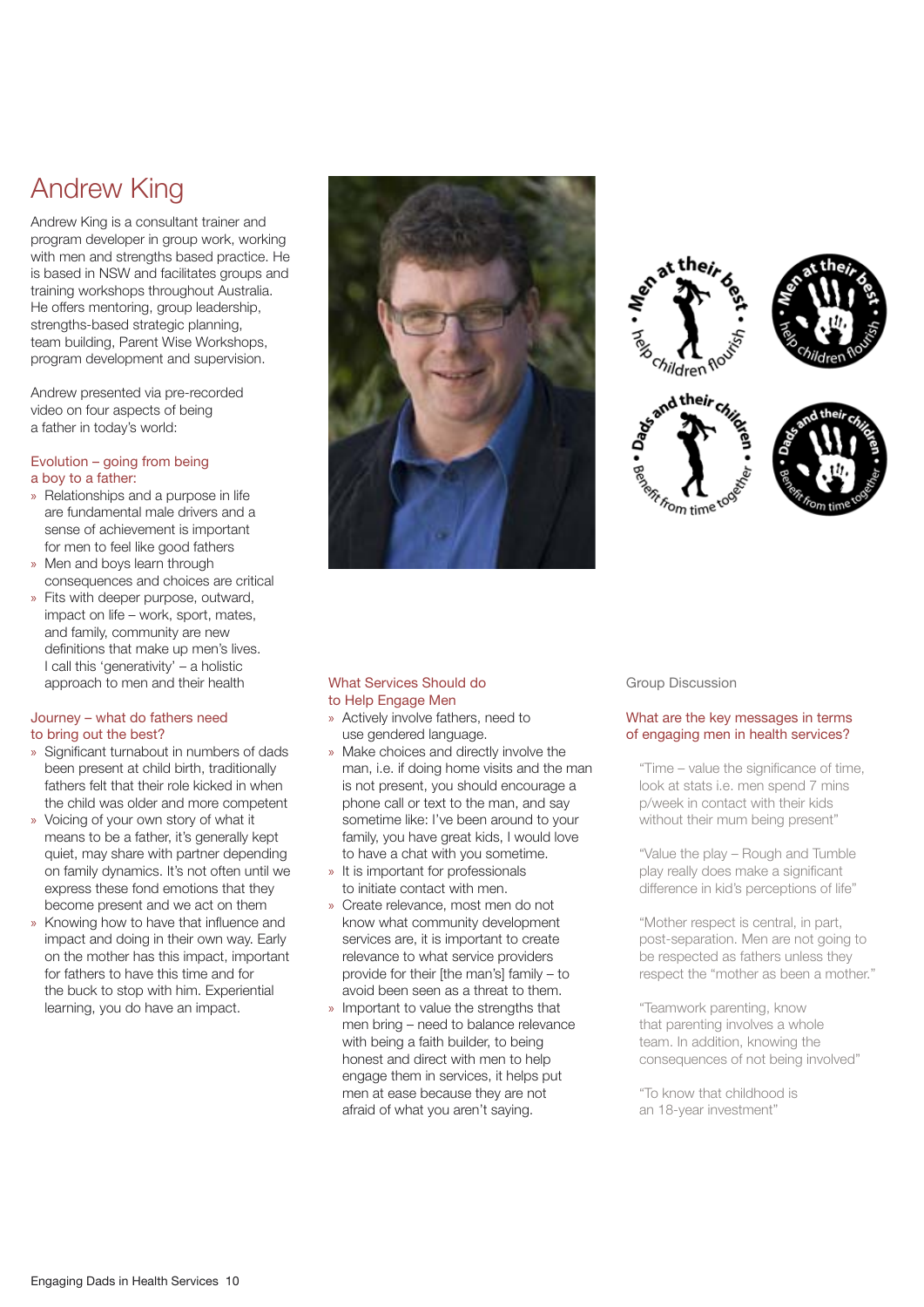### Duncan Berry

#### Working with Aboriginal Men

Culture and Identity: Try to get Aboriginal men involved culturally into services. Getting Aboriginal men connected with their grassroots, connect with where they come from and then can make informed choices. Duncan stressed the importance for children and men to know their identity and to remain in contact with their grassroots.

Disabilities: Learn about disabilities and improve their quality of life through development.

Femininity: Duncan believes that Aboriginal men can benefit from being in touch with their 'feminine' or 'maternal' side.

This means being open to the emotional and caring aspects of being a father for their children, as well as playing the traditional, more 'masculine' roles.

'Circle Sentencing': To reduce the incredibly high rate of incarceration of Aboriginal people, the concept of Circle Sentencing came about.

Instead of being tried through the formal Courts system which tends towards gaol sentences, circle sentencing involves an Aboriginal person being tried by their own people and Elders.

The sentences handed out are then directed towards non-gaol punishments such as home detention.

To be effective as fathers and parents, Aboriginal men need to be able to be available for their children and this includes not being in gaol.

If we can find ways that prevent this continued cycle of gaol time, then we are also going to improve the ability of Aboriginal men to be effective fathers and this will also pay other health benefits.

Responsibility: Duncan expressed the need of getting responsibility back in the hands of Aboriginal men, "it will make them or break them but they are already broken, they have to do it themselves". For Aboriginal families, all grandparents, as well as, brothers and sisters are seen as mums and dads.

Logistics: Aboriginals cannot make judgments for another man on his land. For a more detailed understanding of Aboriginal culture (see: *Bringing them Home Report*)

#### What can people do to engage Aboriginal men?

Support Aboriginal health workers, and increase the availability of funding that support aboriginal health projects. As highlighted by Duncan Berry, Aboriginal health workers are the most valuable assets in their community, without them, Duncan believes, death rates will rocket.

"Aboriginal health workers are the cornerstone to keeping us alive"

#### Tips for Community development workers working with Aboriginals.

It is important to network with other health organizations and to know what it is going on in your community in terms of Aboriginal health.

Relationship building is imperative when working with Aboriginal people.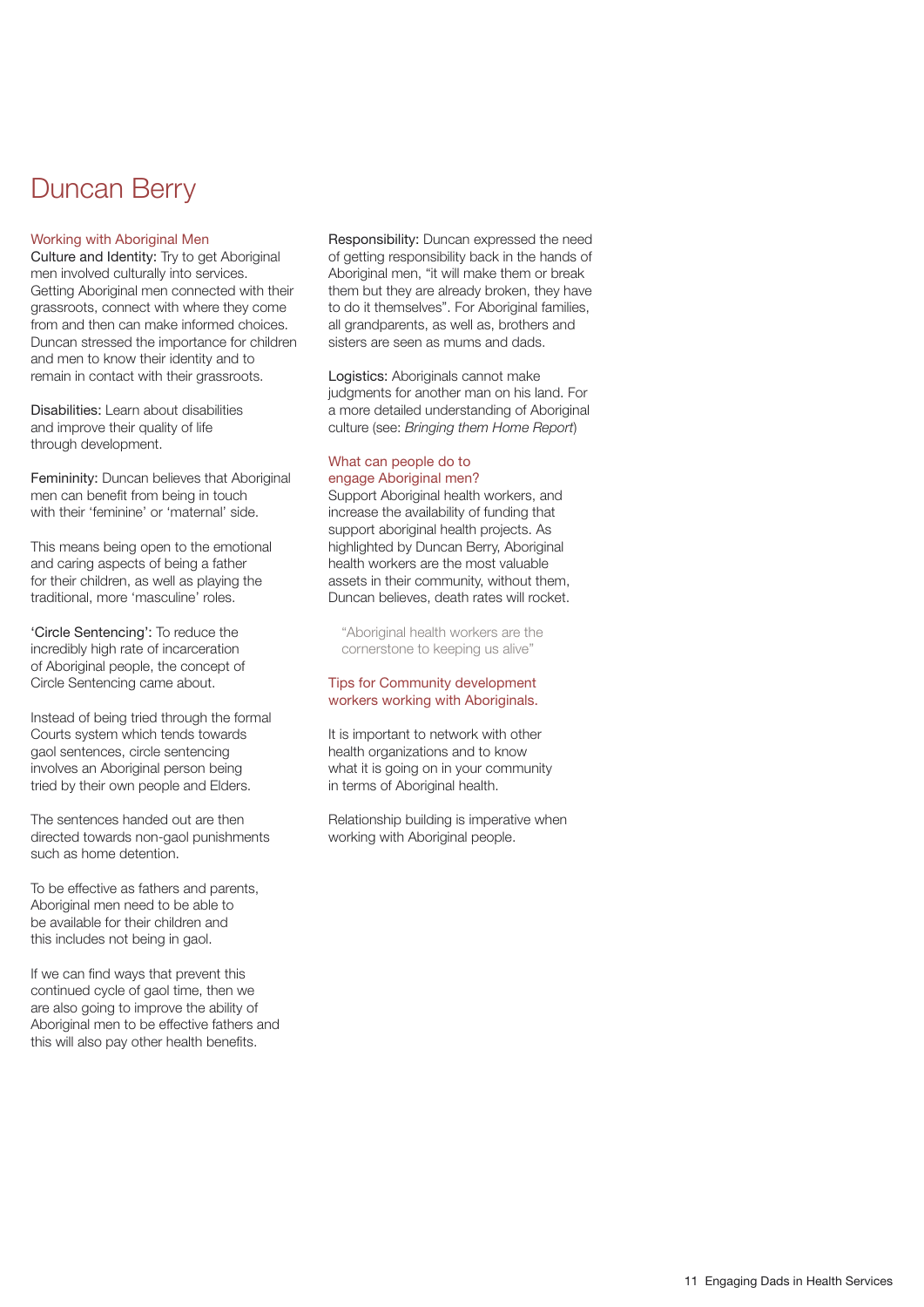### Gary Sillett

#### Pillars of Strength – Providing respite and support to men facing significant family trauma

Gary Sillett is a dad who shared his personal experience of loss of his two-day old son Isaac in December 2010. What he found was that there were very few services for men coping with loss or having a sick child in hospital for prolonged periods. In response to this, Gary founded Pillars Of Strength, a program that provides short term respite opportunities which allow dads the opportunity to participate or attend sporting and fitness activities with mates, family or a father who's been there himself.

His program encourages friends of bereaved men and men with a sick child to take the man away for a short period of time to a sporting event or a game of golf so that they get some time out. The program acknowledges the importance of support and friendship during times of trauma as most men will not ask for help or access a counselling service or support group (either through not knowing about it or not believing it is suitable for them).

It is important for men to stay fit and healthy both physically and mentally (look after their own wellbeing) so that they are at their optimum to help their families.

#### http://www.pillarsofstrength.com.au/

Prior to setting up the program Gary facilitated a survey and early results indicate that 91.8% think that a man's mental health was affected when dealing with a family trauma.

Only 9% of respondees knew of a service for men who are going through significant family trauma, with 97% of respondees believe there is a need for an organisation that provides respite and support for dads going through significant family trauma.

"Fathers are expected to move on as they have to look after the wife, she needs more support as she carried the baby."

#### Service uptake/success

Pillars Of Strength has commenced a pilot project with Royal North Shore Hospital in Sydney and launched officially in November 2011.

They are also looking outside the hospital environment, looking to set up a regional pilot and a complementary program pilot (through Sids and Kids or a similar organisation) in early 2012. They are not professing to be the be all and end all, but are looking to provide short-term respite to help dads overcome their trauma.

Success has been seen with the number of mums that have taken up passes for the activities and given them to the dads as a direct encouragement to go and take the time out. (there is no guilt associated to the man taking time out then)

Approximately 30 people have gone through the service thus far since its launch.

#### Tips for service providers working to engage men in health services

- » It is important to use terms that don't dissuade men from using the service. Men will run a mile when they hear 'counselling'. They feel emasculated, men are supposed to be strong and fearless .
- » Services need to be made simpler to help engage dads, and there needs better ways to provide that conduit for dads to access information.
- » Wives and partners need to be engaged to assist getting dads to access services for them.

» Need a holistic approach, need to complement the existing services, programs that are out there. A service for men should be made to feel Fun, simple and social. It must be FUN and benefit the man. They must be comfortable in their surrounds.

Found the guilt factor huge, if your wife/ partner, guilt factor is there, dads feel that they should not take time out. Sometimes you need time out to "not talk about what has happened"; head space.

"Need to bring back a sense of normality to the dad, escape from the trauma to re-energize."

"There is also a long term need to support husbands of wives who experienced trauma i.e. terminal illnesses, breast cancer."

"Men are fixers, but in this type of situation you can't fix things so don't try it " – in many cases of grief and loss, the men feels powerless that he cannot fix the situation but reverts to trying as best he can. This can cause conflict with the partner who resents his attempts to smooth things over. It is better to give the man help to help themselves and their partner without trying to find a quick solution. Often this is a change in language rather than practice.

- » If all else fails, take them to the pub!
- » Ensure that you communicate with the mother at this time to ensure she does not feel abandoned or burdened.

#### Top 5 Key issues facing men during this time

| <b>Responses from Dads</b>                                                                          | Knowing someone affected                                  | All respondees                                            |
|-----------------------------------------------------------------------------------------------------|-----------------------------------------------------------|-----------------------------------------------------------|
| Guilt at not being able to do anything                                                              | Guilt at not being able to do anything                    | Guilt at not being able to do anything                    |
| Pressure to get back to work                                                                        | Lack of support for men going through<br>these situations | Pressure to get back to work                              |
| Taking care of daily chores/other children                                                          | Pressure to get back to work                              | Lack of support for men going through<br>these situations |
| Lack of support for men going through<br>these situations                                           | Taking care of daily chores/other children                | Depression                                                |
| Having to be the communication channel<br>to family                                                 | Depression                                                | Taking care of daily chores/other children                |
| Having to attend to the clerical/admin<br>duties (eg hospital paperwork, death<br>certificates etc) |                                                           |                                                           |

"Father are expected to move on as they have look after the wife, she needs more support as she carried the baby etc."

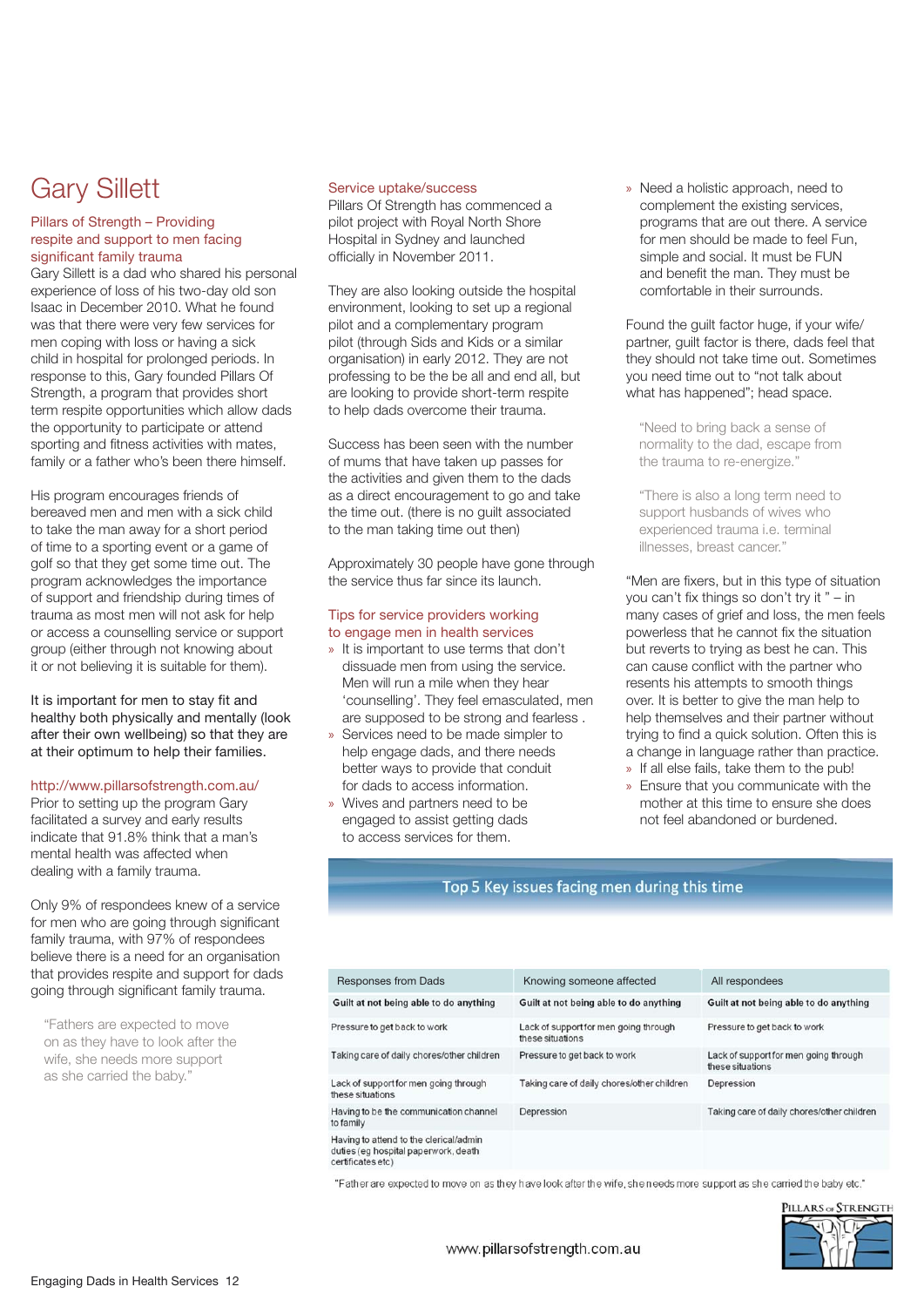### John Gilbert – Baby Shed

John Gilbert runs a program in eastern Sydney for new dads with new babies under four months old. The workshop covers the practicalities of feeding, settling, sleeping, infant communication, baby massage, and infant play as well as gaining basic understanding of infant development.

It was developed through Sydney's Children Hospital as a way of engaging dads – a lot of dads are not getting the kinds of information they needed as new parents.

It is a three-week program of two hours every Saturday morning with a male baby health nurse. Its role is to empower dads to be comfortable with being alone with their kids and provide practical knowledge i.e. feeding, nappy changing.

The dads have generally been told to go through their wife or partner. In the first week they ask the wives/partners to attend – this is to find out if there are any issues/ practical problems that need to be resolved.

#### Services For New Fathers

Services for new dads are important because they provide time to dads to give them the confidence to be a great dad.

There is a need to be aware of key transitional periods that occur within the context of people's lives. A lot of marital breakdown happens due to the birth of the child. There is a need to understand what it means to be a parent and ideally this should happen well before the child is born.

#### Tips for Effectively Engaging Dads in Health Services

These guidelines are derived from a summary of the key themes, findings and suggestions that emerged from the UWS Forum on Engaging Dads in Health Services Forum. These guidelines are intended to assist health care professionals working with dads.



#### Men are generally less aware of issues pertaining to their health and less likely to avail of health services.

- » Your role in engaging dads is crucial.
- » Dr Richard Fletcher's phone conversation scenario that actively sought to engage and bring in the dad is an effective example.

#### Trust, humor, rapport and a nonjudgmental approach are key to effectively engaging with men.

- » These characteristics are necessary to help build trust and instil confidence with men.
- » Men may be frightened off very quickly if they feel their role will be judged or criticized.

#### Increase lines of communication/ collaboration with dads.

» Men like to feel that they are doing a good job and that their role within the family setting is valued and respected. This may be as simple as telling a man what a good dad he really is.

#### It's shared-investment – Encourage dads to just spend time with their children

» A list of excellent initiatives, programs and contacts are provides in the Appendix section.

#### Encourage dads to bring their friends along

» Healthy Dads Healthy Kids – program for Aboriginal kids – they are telling participants that they are to bring three friends along. It's a way to reaching out to those who are hard to reach.

"Just like many mums, dads may be scared to stay at home and mind the kids as they feel isolated, stressed and alone."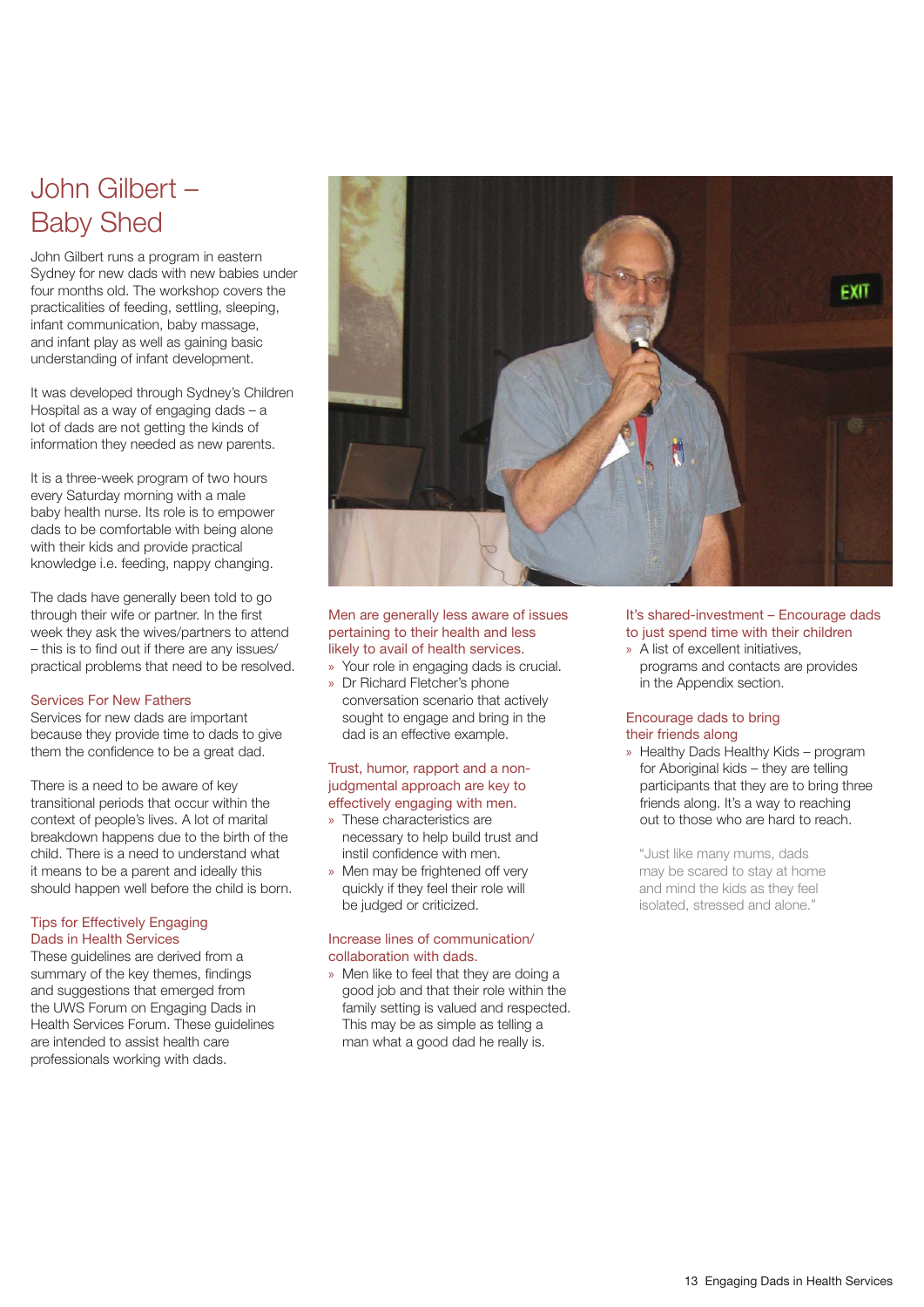## SECTION 3: FEEDBACK FROM THE FORUM

### Feedback from delegates at the What Works To Engage Dads? Forum

Participant feedback indicated that the forum was a huge success and participants welcomed the fact that the forum showcased 'real people' with 'real experiences'. They felt this helped them connect with individual speakers which in turn will assist them in their own work engaging with fathers.

Engaging dads I think it's timely, I think people are ready for this. My team members will look into furthering better engagement.

All sessions were helpful and informative. I felt it will be helpful and beneficial for my practice

The information provided today was fantastic and broad around engaging fathers. Very helpful to incorporate ideas into projects

I need to remember to tell my sonin-law what a good dad he is.

The link between men's health and well-being and fathering ability.

It's a cruel myth that women are born to be mothers

Use 'ordinary' men to promote program/ help welcome in.

Thank you for today. The venue was great. Food great. Presenters were varied and interesting. Peter is the perfect MC – kept it moving but allowed speakers to get message across. Good use of technology – when it worked.

Was a very interesting day due to the varied presentations – would have like more information re dads engagement with older children and services that may be involved.

Great presentations and discussions. Passionate about dad's engagement.

Thought provoking. Speakers appropriate, reassuring, enlightening, great venue, good food.



Awesome day – personal stories are so powerful and insightful. Not highly research heavy very practical and 'do-able'. Thanks so much.

Thank you for an interesting day with some valuable insights about what men need to become practitioners in parenting. (As a woman, its good to have more perspective). And plenty of useful tips to draw dads into the processes in a way, which they may be more, inclined to accept.

Well done got some great ideas to take back as an individual and as a service provider. Thanks to you for our indigenous focus too.

In terms of family health, I think it's hard to come to the realization that the oppressed are now oppressing. There is much hope for the father-inclusive practice. Thank you for inspiring.

Realization of how important it is to just spend time with your children. Very informative and inspiring speakers

Today was very informative. I appreciate that I was given the opportunity to attend. The stories are what really made the day.

Great day – many practical tips but I though sharing personal stories took too much time as they were very specific

I applaud the efforts to engage dads, but please be careful of encouraging

mothers to express too much as it can cause problems with feeding.

Thanks for the day. The order worked out perfectly to balance presentations.

Great day especially Dave Hughes and Gary Sillett.

Absolutely fantastic day. Excellent presentations. Great to hear about the different services and service providers. Good opportunity to network. Great venue and food supplied.

Fantastic would love the slideshows emailed out. Really appreciate the presentations. Thank you

Gave us some good ideas to engage dads. We will be more active in contacting them. Very interesting day. Well done.

Thank you, great day. Perhaps some more ideas about engaging dads of older children/adolescents. "

Using speakers who could provide real understandings of being a father – its value/importance was exceptional. Appreciated the opportunity to learn from experienced professionals.

Time with kids so important.

Enjoyed all. Great day. Great food, great company. Great speakers, thank you so much for all your efforts for a great day.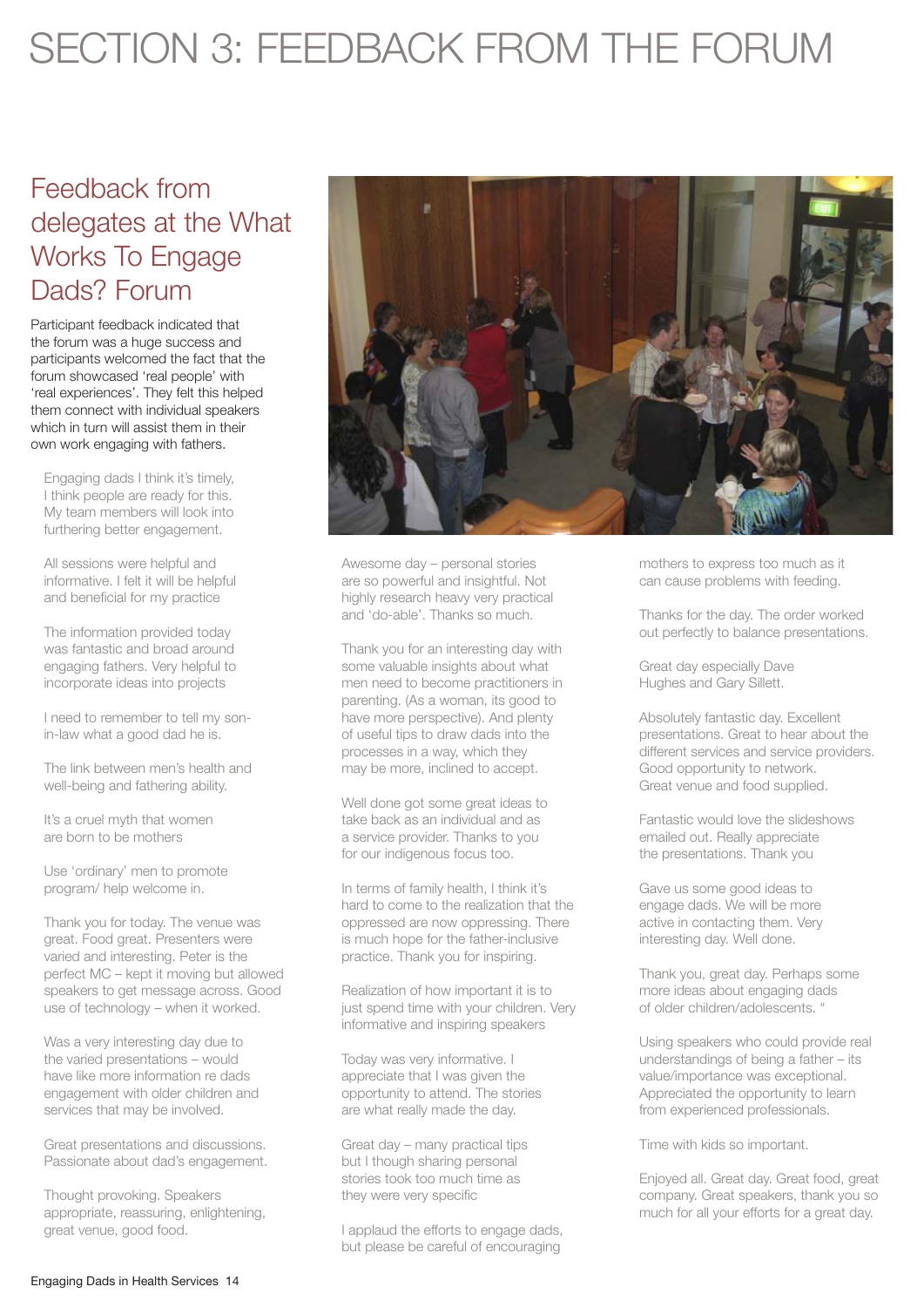## SECTION 4: REFERENCES & LIST OF USEFUL CONTACTS

### Reference List

#### Policies:

- » NSW Health Men's Health Action Plan http://www.health.nsw.gov.au/ policies/pd/2009/PD2009\_077.html
- » National Male Health Policy http://www.health.gov.au/ malehealthpolicy

#### Reports:

» Bringing Them Home Report – Best Practice in working with Aboriginal people and families http://www.hreoc.gov.au/ social\_justice/bth\_report

#### Organisations:

- » University of Western Sydney Men's Health Information and Resource Centre http://menshealth.uws.edu.au
- » University of Newcastle Fathers and Families Action Centre
- » Peter Slattery Therapist, Trainer and Educator
- » Adrienne Burgess The Fatherhood Institute
- » David Hughes Mid North Coast Local Health Network
- » Andrew King Groupwork Solutions
- » John Gilbert The Baby Shed

#### Father-Inclusive Practice References:

- » Why Father Inclusive Practice? http://www.newcastle.edu.au/research-centre/fac/research/fathers/fip/ » FaCHSIA Father-Inclusive Practice Guide:
- http://www.fahcsia.gov.au/sa/families/pubs/Pages/ Father-inclusive\_practice\_guide.aspx
- » Fatherhood Institute's Top Ten Idea for Including Fathers: http://www.fatherhoodinstitute.org/2007/tentop-tips-for-father-inclusive-practice/
- » Dads Included Campaign http://www.dadsincluded.org

#### Resources For Health Services:

- » Andrew King's Father-Inclusive Logos: http://groupworksolutions.com.au/FatherInclusivePractice\_logo
- » Life Story Cards For Men and Families: http://groupworksolutions.com.au/AnnouncementRetrieve.aspx?ID=18017 » Fathering Resources Available To Order:
- http://www.newcastle.edu.au/research-centre/ fac/research/fathers/resources.html

### More resources in men's health:

# **MENGAGE**<br>The Men's Health Clearinghouse

http://mengage.uws.edu.au

#### http://bit.ly/EngagingDads



Scan this code with your camera-enabled smartphone to visit the UWS Men's Health website.